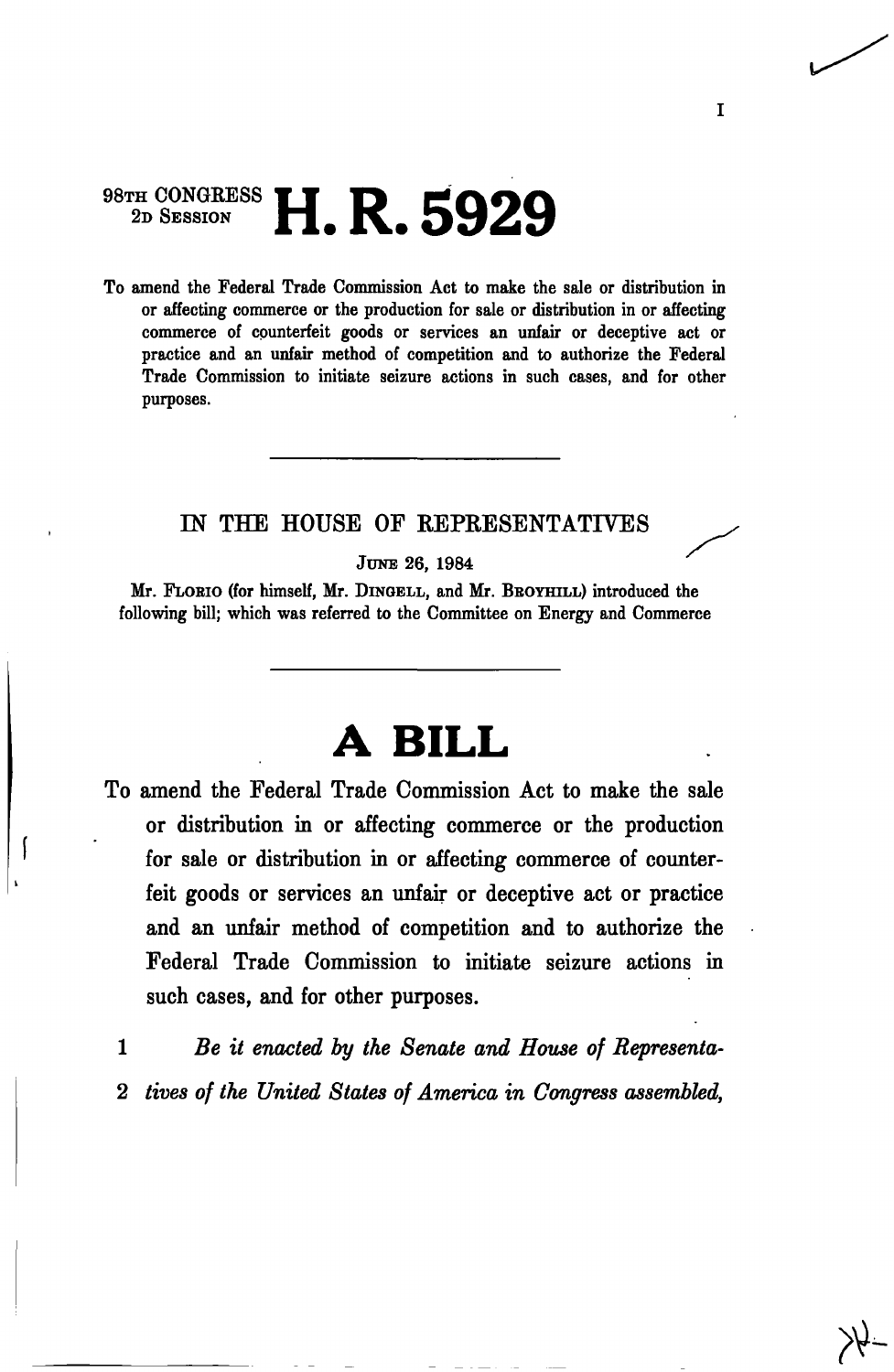2

3 SECTION 101. Section 5 of the Federal Trade Commis-4 sion Act (15 U.S.C. 45) is amended by adding at the end the 5 following:

 $6$  "(n)(1) The sale or distribution in or affecting commerce 7 or the production for sale or distribution in or affecting com-8 merce of counterfeit goods or services is an unfair method of 9 competition in or affecting commerce and an unfair or decep-10 tive act or practice in or affecting commerce.

11 "(2) On or after the date the Commission issues a com-12 plaint under subsection (b) with respect to a sale, distribution, 13 or production of counterfeit goods, the Commission may pro-14 ceed against the counterfeit goods, by process of libel for the 15 seizure and condemnation of such goods, in any district court 16 of the United States within the jurisdiction of which such 17 goods are found. Such proceedings shall conform as nearly as 18 possible to proceedings in rem in admiralty.

19 "(3) The Commission may order counterfeit goods de-20 tained (in accordance with regulations prescribed by the 21 Commission) for a reasonable period which may not exceed $\boldsymbol{I}$ 

22 "(A) twenty days or, if the Commission deter-23 mines that a period of detention greater than twenty 24 days is required to institute an action under paragraph  $25$  (2), thirty days, or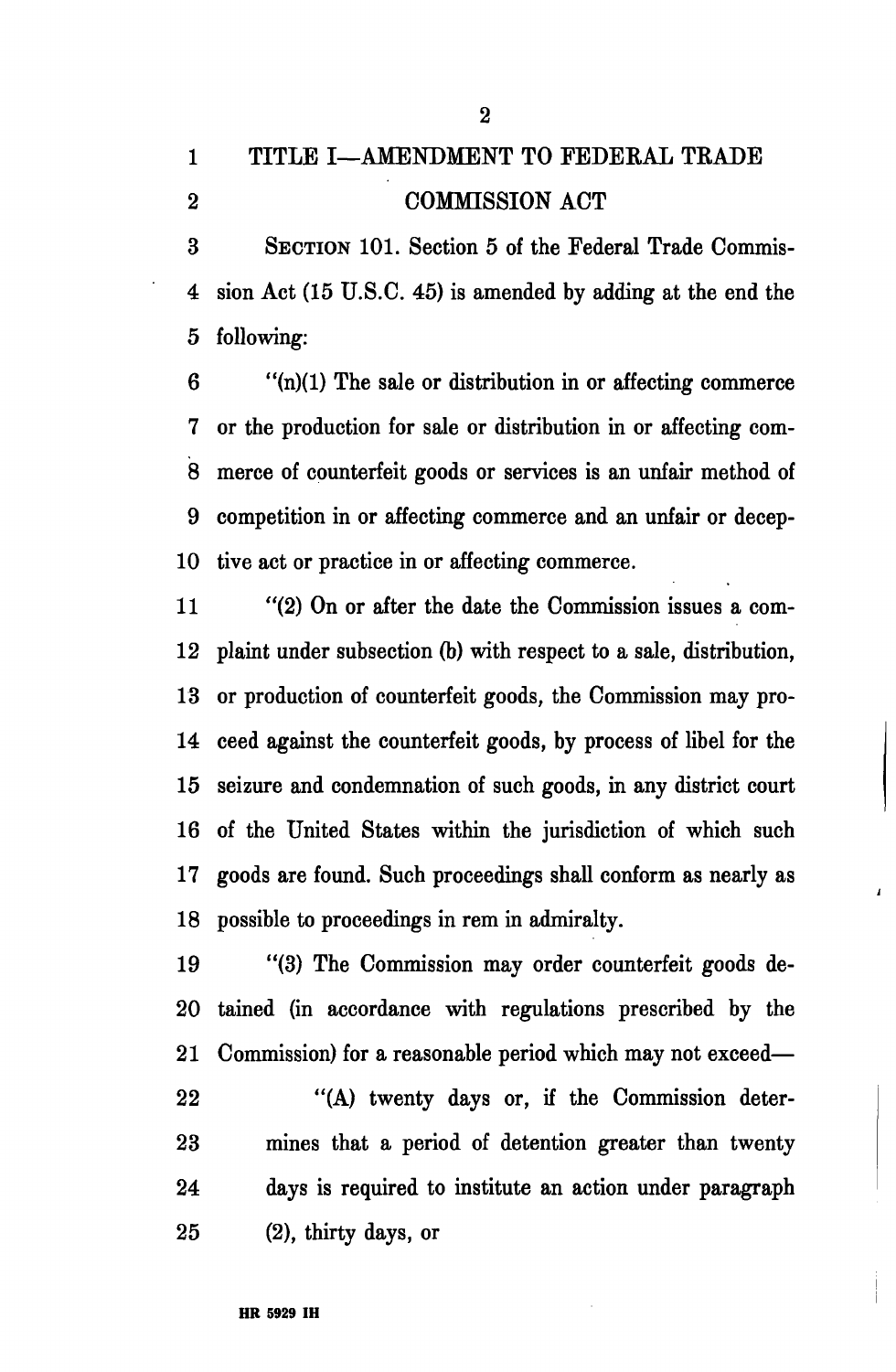## 1 "(B) the date on which an action is brought under 2 paragraph (2) respecting such goods,

3 whichever occurs first. A detention order under this para-4 graph may require the labeling or marking of goods during 5 the period of their detention for the purpose of identifying the 6 goods as detained. Any person who would be entitled to 7 claim goods if they were seized under paragraph (2) may 8 appeal to the Commission a detention of goods under this 9 paragraph. Within five days of the date an appeal of deten-10 tion is filed with the Commission, the Commission, after af-11 fording opportunity for an informal hearing, shall by order 12 confirm the detention or revoke it.

13 "(4) For purposes of this section the term 'counterfeit 14 goods or services' means goods or services—

15 "(A)(i) on or in connection with which a trade-16 mark which is not authentic or genuine and which is 17 identical to or substantially indistinguishable from a 18 genuine trademark is used or intended to be used, and 19 "(ii) for which the genuine trademark is registered 20 on the principal register in the United States Patent 21 and Trademark Office and is in use;

22 "(B) for which there is in effect a valid unexpired 23 United States patent and which is manufactured by a 24 person other than the owner of the patent or a licensee 25 of the owner of the patent;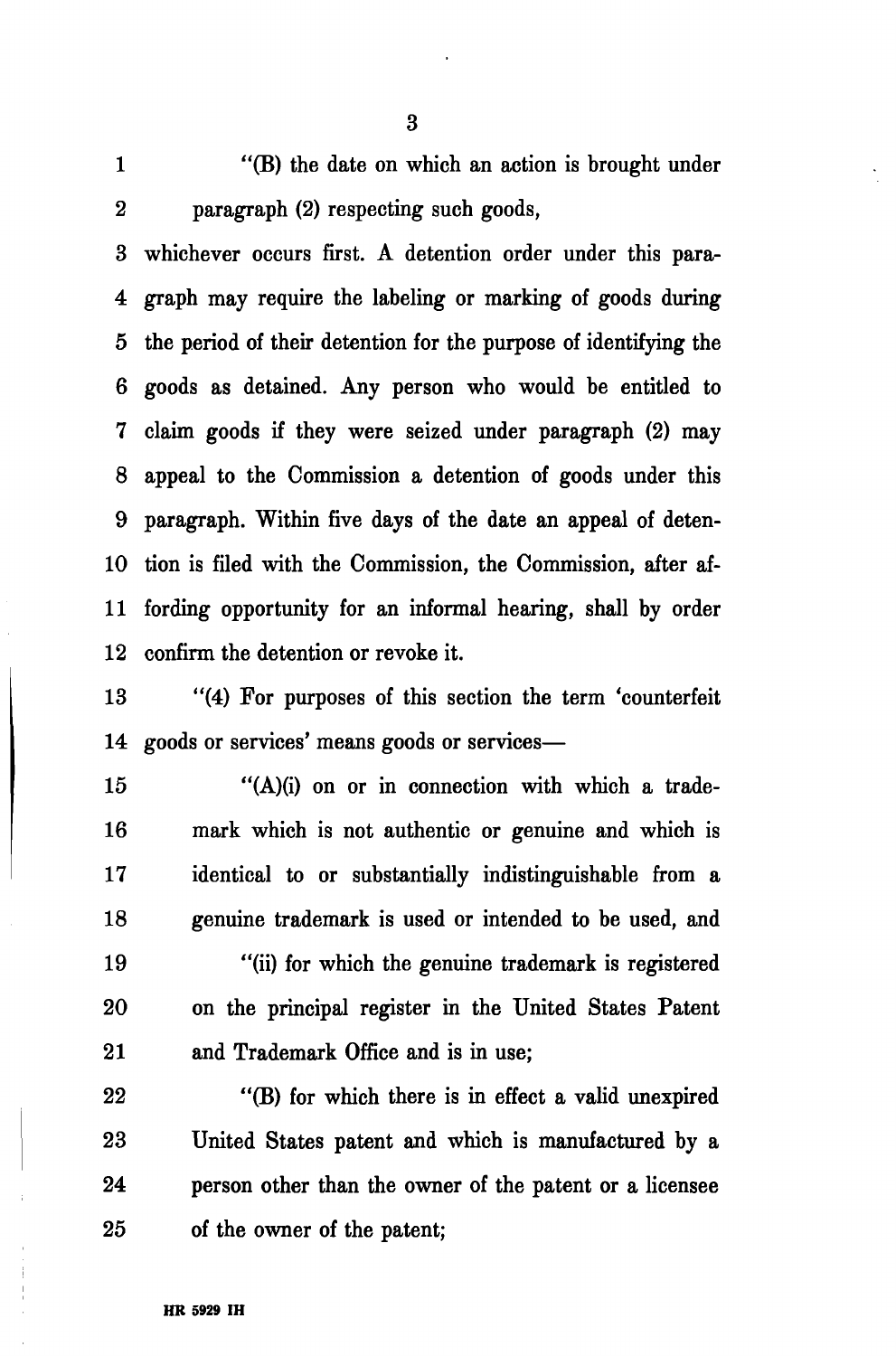1 "(C) for which there is in effect a United States 2 copyright and which is distributed, sold, or otherwise 3 used without the permission of the copyright owner; or 4 "(D) which are designated by the Federal Trade 5 Commission by regulation as counterfeit goods or serv-6 ices.

7 TITLE H—AMENDMENTS TO THE TEXTILE 8 FIBER PRODUCTS IDENTIFICATION ACT AND 9 THE WOOL PRODUCTS LABELING ACT OF 10 1939

11 (SEC. 201.) Subsection (b) of section 4 of the Textile 12 Fiber Products Identification Act (15 U.S.C. 70b) is amended 13 by adding at the end thereof the following new paragraph: 14 "(5) If it is a textile fiber product processed or 15 manufactured in the United States, it be so identi- $16$  fied.".

17 SEC. 202. Subsection (e) of section 4 of the Textile 18 Fiber Products Identification Act (15 U.S.C. 70b) is amended 19 to read as follows:

20 "(e) For purposes of this Act, in addition to the textile 21 fiber products contained therein, a package of textile fiber 22 products intended for sale to the ultimate consumer shall be 23 misbranded unless such package has affixed to it a stamp, 24 tag, label, or other means of identification bearing the infor-25 mation required by subsection (b), with respect to such con-

 $\ddot{\cdot}$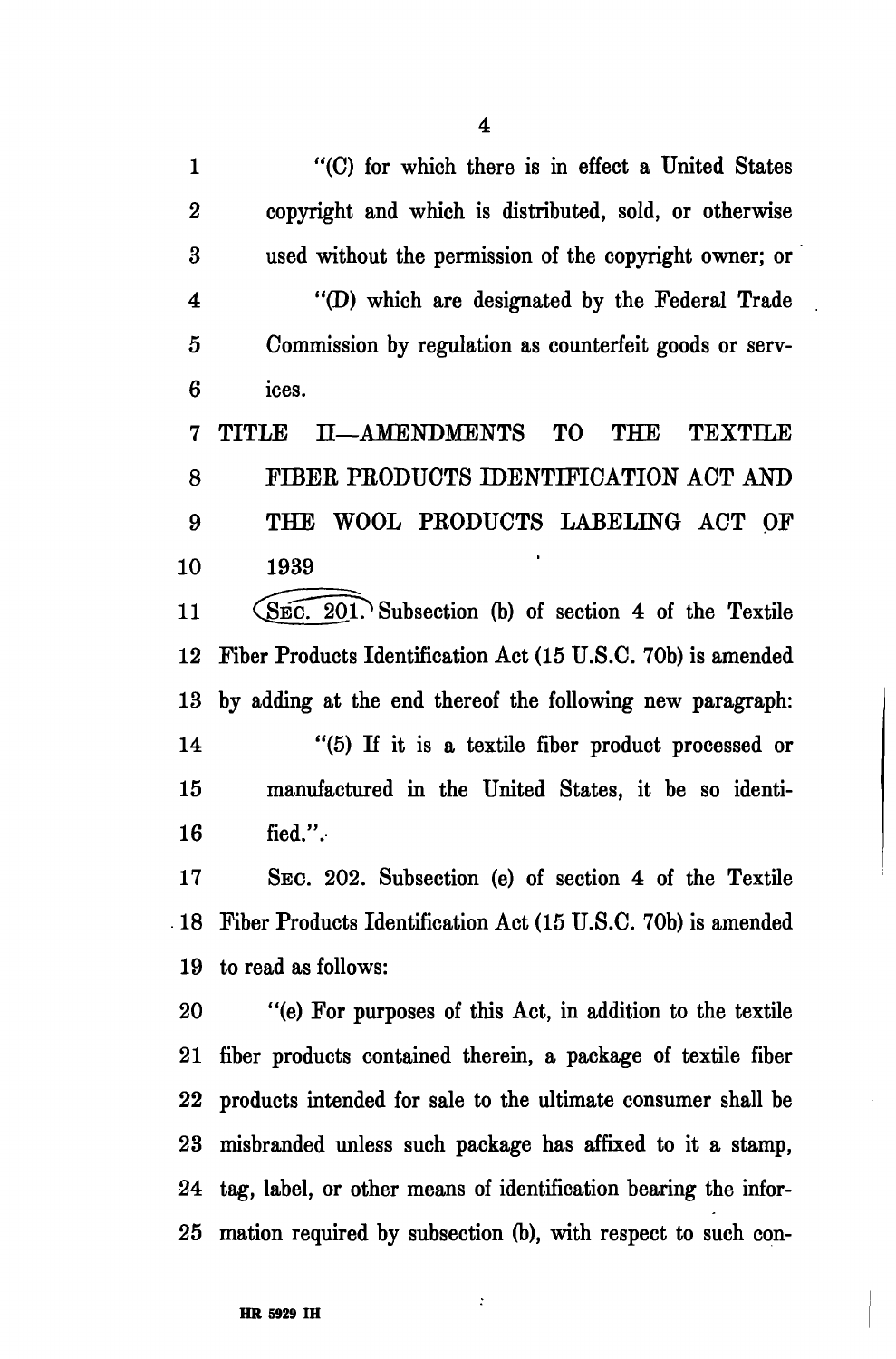1 tained textile fiber products, or is transparent to the extent it 2 allows for the clear reading of the stamp, tag, label, or other 3 means of identification on the textile fiber product, or in the 4 case of hosiery items, this section shall not be construed as 5 requiring the affixing of a stamp, tag, label, or other means of 6 identification to each hosiery product contained in a package 7 if (1) such hosiery products are intended for sale to the ulti-8 mate consumer in such package, (2) such package has affixed 9 to it a stamp, tag, label, or other means of identification bear-10 ing, with respect to the hosiery products contained therein, 11 the information required by subsection (b), and (3) the infor-12 mation on the stamp, tag, label, or other means of identifica-13 tion affixed to such package is equally applicable with respect 14 to each textile fiber product contained therein.".

15 SEC. 203. Section 4 of the Textile Fiber Products Iden-16 tification Act (15 U.S.C. 70b) is amended by adding at the 17 end thereof the following new subsections:

18 "(i) For the purposes of this Act, a textile fiber product 19 shall be considered to be falsely or deceptively advertised in 20 any mail order catalog or mail order promotional material 21 which is used in the direct sale or direct offering for sale of 22 such textile fiber product, unless such textile fiber product 23 description states in a clear and conspicuous manner that 24 such textile fiber product is processed or manufactured in the 25 United States of America, or imported, or both.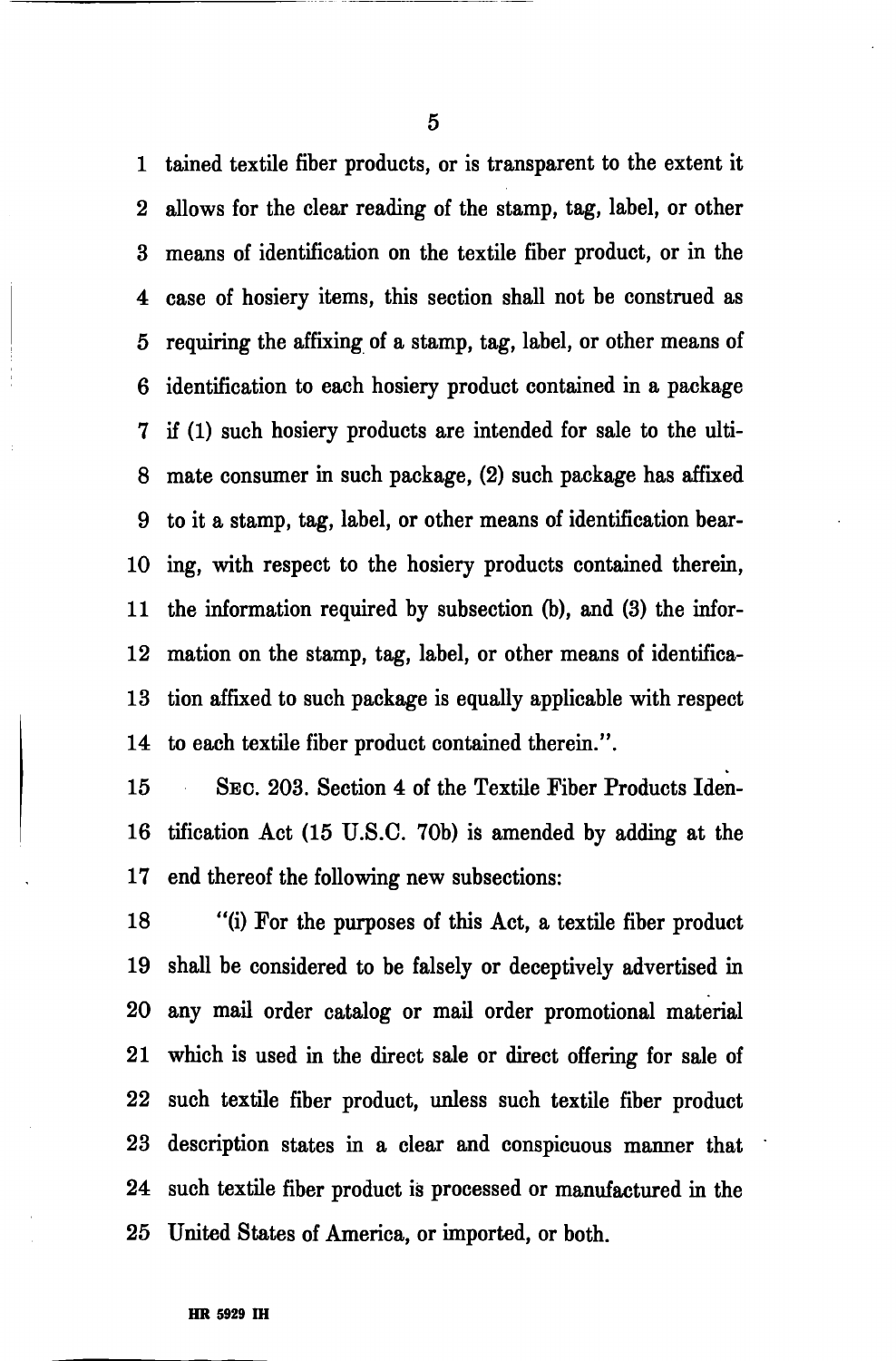1 "(j) For purposes of this Act, any textile fiber product 2 shall be misbranded if a stamp, tag, label, or other identifica-3 tion conforming to the requirements of this section is not on 4 or affixed to the collar of such product if such product con-5 tains a collar, or if such product does not contain a collar in 6 the most conspicuous place on the inner side of such product, 7 unless it is on or affixed on the outer side of such product, or 8 in the case of hosiery items on the outer side of such product 9 or package.".

10 SEC. 204. Paragraph (2) of section 4(a) of the Wool 11 Products Labeling Act of 1939 (15 U.S.C. 68b(l)) is amend-12 ed by adding at the end thereof the following new subpara-13 graphs:

14 "(5) If it is an imported wool product without the 15 name of the country where processed or manufactured. 16 "(6) If it is a wool product processed or manufac-17 tured in the United States, it shall be so identified.". 18 SEC. 205. Section 4 of the Wool Products Labeling Act 19 of 1939 (15 U.S.C. 68b) is amended by adding at the end 20 thereof the following new subsections:

21 "(e) For the purposes of this Act, a wool product shall 22 be considered to be falsely or deceptively advertised in any 23 mail order catalog or mail order promotional material which 24 is used in the direct sale or direct offering for sale of such 25 wool product, unless such wool product description states in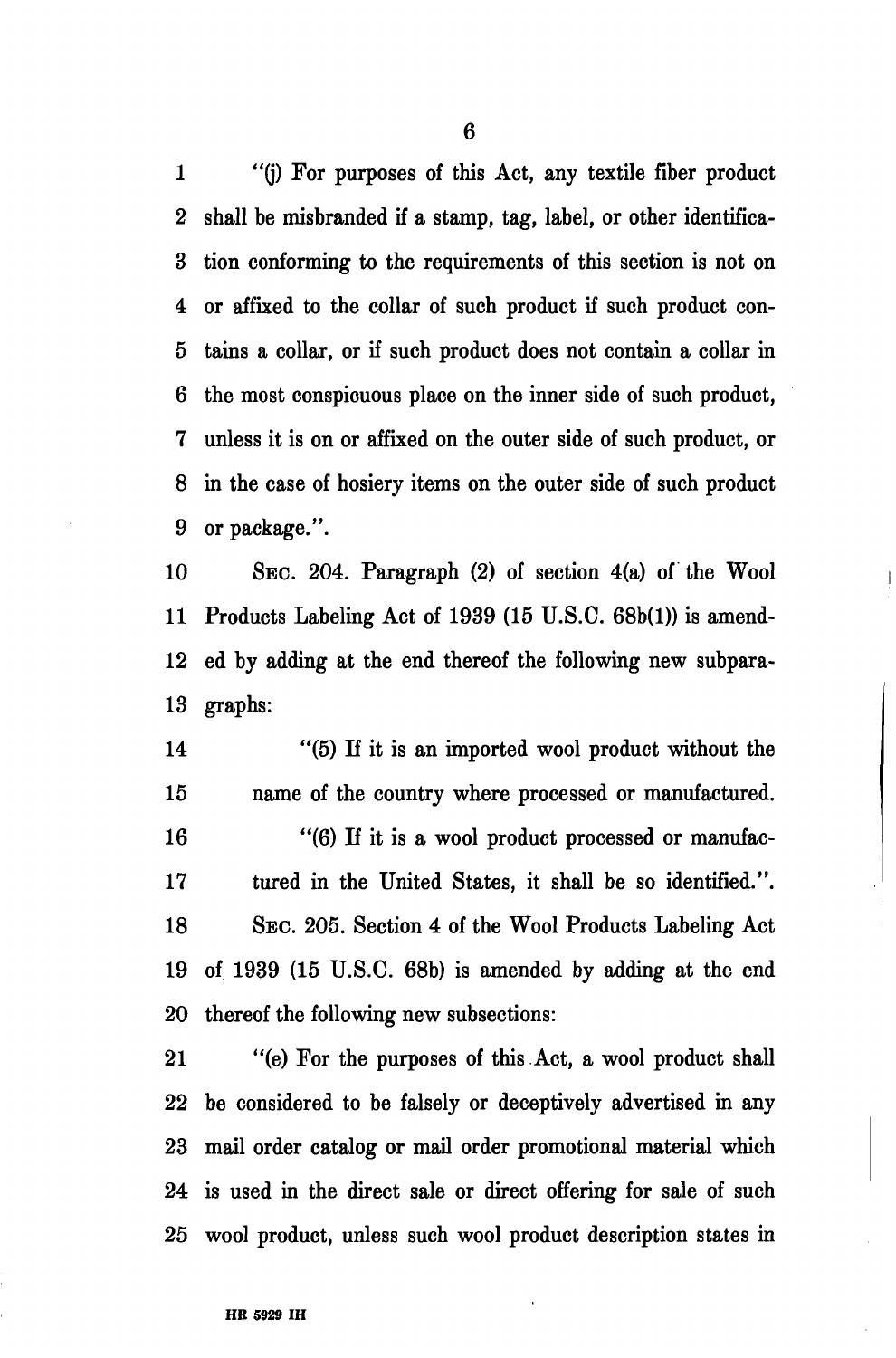1 a clear and conspicuous manner that such wool product is 2 processed or manufactured in the United States of America, 3 or imported, or both.

4 "(f) For purposes of this Act, any wool product shall be 5 misbranded if a stamp, tag, label, or other identification con-6 forming to the requirements of this section is not on or affixed 7 to the collar of such product if such product contains a collar, 8 or if such product does not contain a collar in the most con-9 spicuous place on the inner side of such product, unless it is 10 on or affixed on the outer side of such product or in the case 11 of hosiery items, on the outer side of such product or pack-12 age.".

13 SEC. 206. Section 5 of the Wool Products Labeling Act 14 of 1939 (15 U.S.C. 68c) is amended—

15 (1) by striking out "Any person" in the first para-16 graph and inserting in lieu thereof "(a) Any person",

17 (2) by striking out "Any person" in the second 18 paragraph and inserting in lieu thereof "(b) Any 19 person", and

20 (3) by inserting after subsection (b) (as designated 21 by this section) the following new subsection:

22 "(c) For the purposes of subsections (a) and (b) of this 23 section, any package of wool products intended for sale to the 24 ultimate consumer shall also be considered a wool product 25 and shall have affixed to it a stamp, tag, label, or other

7

 $\frac{1}{2}$